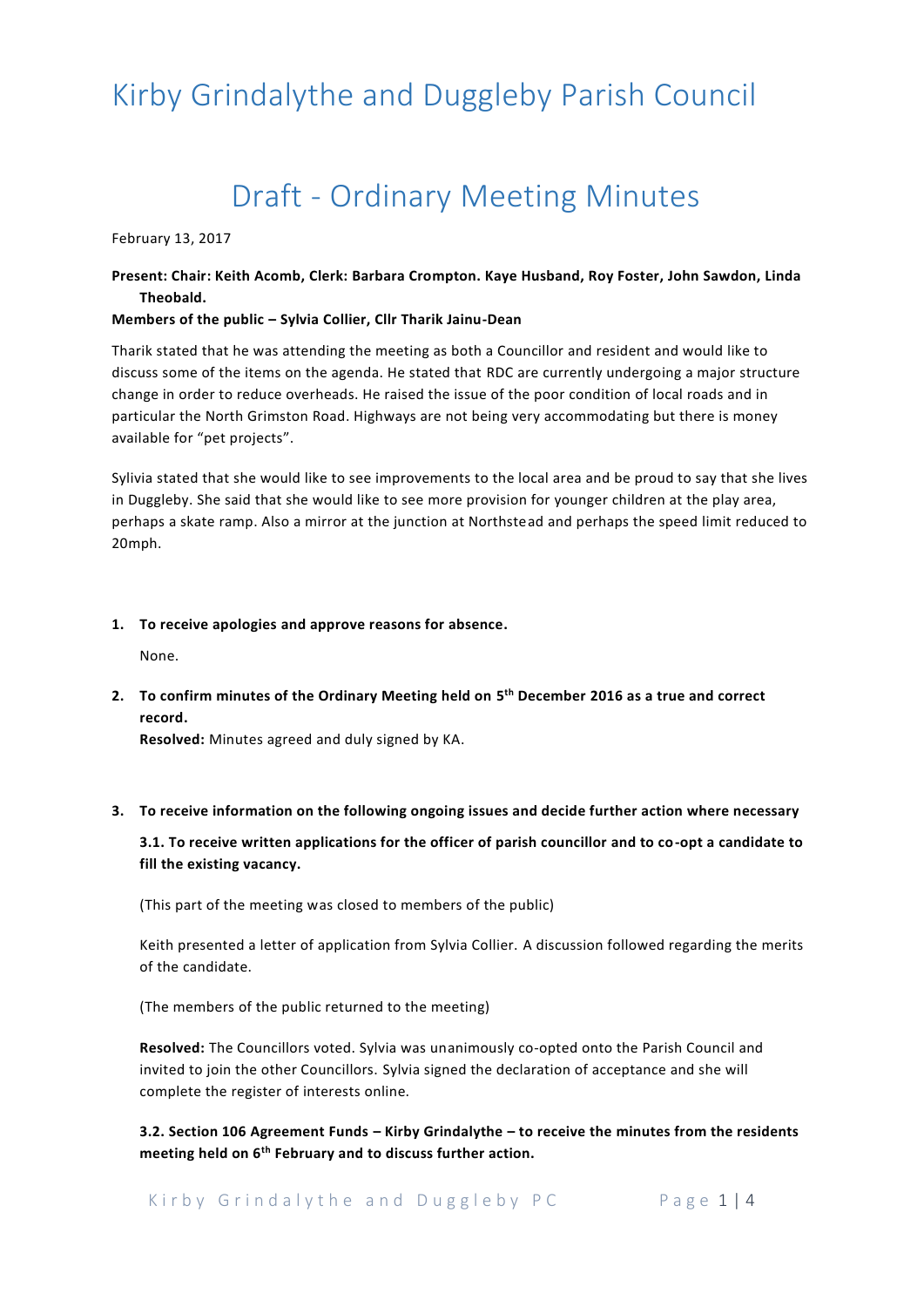Keith presented the minutes. Kaye confirmed that Fred has made enquiries regarding getting plans drawn.

**Action:** a further meeting will be arranged once all the information has be gathered.

## **3.3. Section 106 Agreement Funds – Duggleby – update regarding the request for a deed of variation.**

The request for the Deed of Variation was submitted to RDC on  $7<sup>th</sup>$  December 2016. RDC firstly denied receiving the request and then stated that the Parish Council cannot make this request despite being instructed to do this by Anthony Winship. RDC are now saying that the request must come from one of the two parties to the original deed (or their legal representative) which are RDC and DW Lister. Tharik reported that he has been speaking to Richard Dales and he will take this matter further with RDC.

**Action:** Tharik to speak to Gary Housden at RDC to get some clarification on this matter.

## **3.4. Damaged grass verge opposite West End Farm, Duggleby – to consider further action following the inspection by Highways Dept.**

Highways reported that there was no actionable defect found at the time of their inspection. However they have agreed to have another look as the original report focused on the mud on the highway as opposed to both that issue and individuals parking on the verge.

**Action:** waiting for Highways inspection report.

#### **3.5. Duggleby village sign, Cupids Alley – to receive quotation for a replacement sign.**

John Sawdon presented a quotation from Raymac Signs for a replacement reinforced sign for £75.00 plus VAT. The posts will need to be replaced also.

**Resolved:** agreed to purchase the replacement sign and John to make enquiries regarding replacement posts.

#### **3.6. Public Liability Insurance – to receive quotation for PLI**

Barbara presented the quotation for PLI - £110.00. This will provide cover for Parish Council activities undertaken by the Councillors and volunteers. Written risk assessments for key activities will need to be maintained. The benches and trailboards will also be covered.

**Resolved:** quotation accepted and insurance to be put in place.

3.7. Bus shelter, Duggleby – to discuss further action.

Keith presented an email from Jos Holmes from RDC regarding bus shelters. She stated that Bus Shelters were offered to parishes about 4 years ago. At the time there will have been one in place although in a bad state of repair. It was later removed. She estimated a new one would cost £10K. The suitable location will have to be investigated and funding sourced.

**Action:** Sylvia to investigate the ownership of the land of the bus stop site.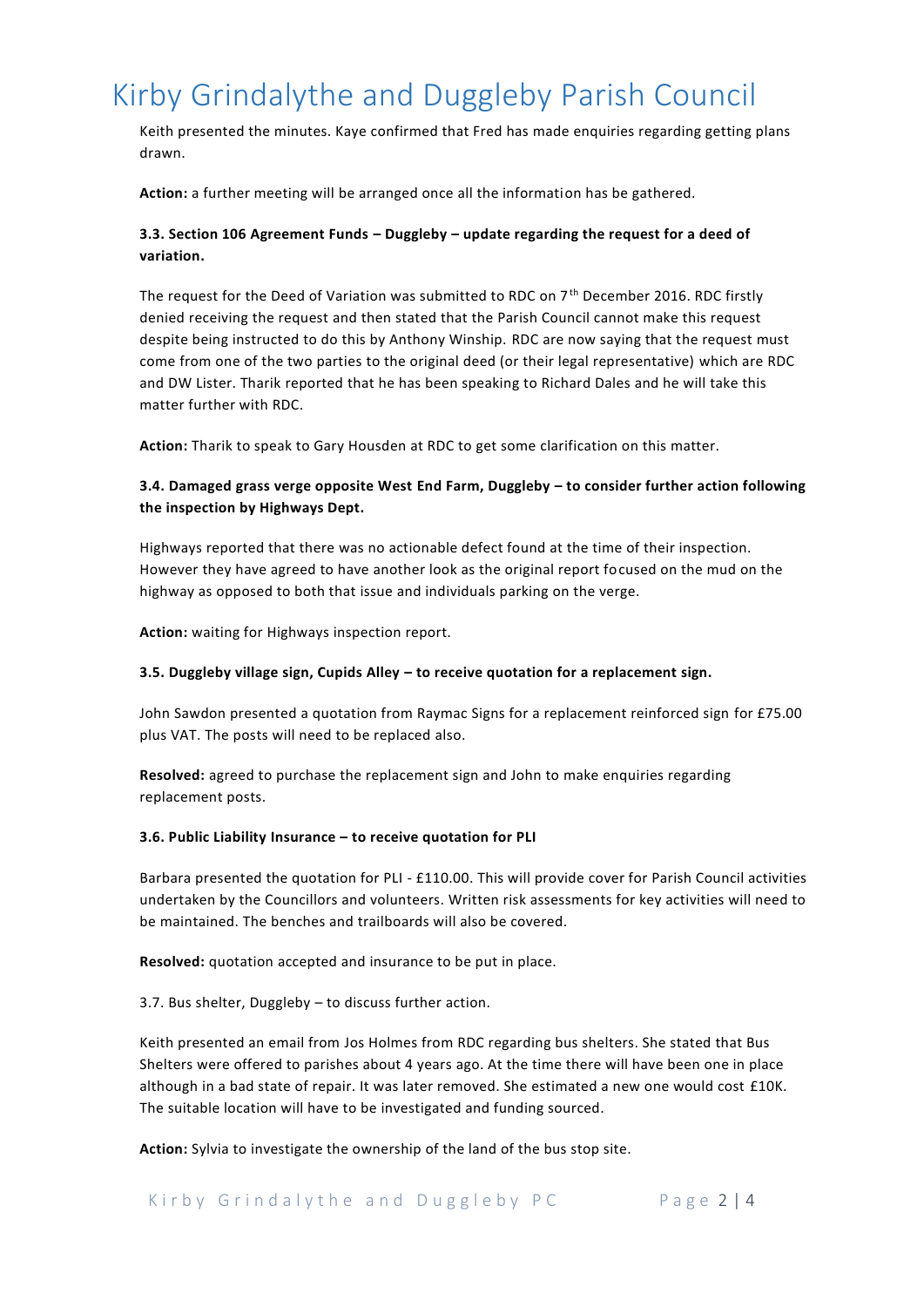## **3.8. Public payphone removal, Duggleby – update.**

The Parish Councils objection was submitted to BT and RDC and receipt confirmation has been received.

### **3.9. Dog Bin, Duggleby – to receive invoice for installation of additional dog bin.**

John presented an invoice for £129.73 in respect of the new dog bin. Dog fowling is still a problem particularly in Howe View and Backside.

**Action:** Parish Council to contact the Dog Warden for assistance.

**3.**10. Grass Cutting , Duggleby – to discuss following the ceasing of the grass cutting on land adjacent to Red House, Salents Lane.

The grass cutting has now stopped. A discussion followed regarding John Brown being able to cut the steep banks.

**Action:** to be discussed further at next meeting.

# **3.11. Street names, Duggleby – to receive and discuss the costings from RDC regarding the installation of street signs.**

Barbara presented the costings for 11 signs to be installed - approximately £1000. RDC does not provide new signs but they can advise should the Parish Council wish to purchase them. A discussion followed regarding the funding and it was suggested that perhaps the 106 funds could be used. Would this be a better use of the funds rather than new village signs?

**Action:** to be discussed at the next meeting.

## **4. To consider and decide upon the following planning applications:**

None received.

### **5. Matters requested by councillors**

### **Defribrillator.**

Following a recent incident at the Cranedale Centre a defribrillator is to be installed in conjunction with the British Heart Foundation on the outside wall of the centre. This will be available for residents to use and training will be offered when available. Tharik is currently sourcing funding so that further units can be installed throughout the Wolds Valley.

# **6. Financial matters – to receive a statement of income and expenditure for year to date and approve any payments.**

John reported the following:

Current Account - £193.30

Reserve Account - £1296.68